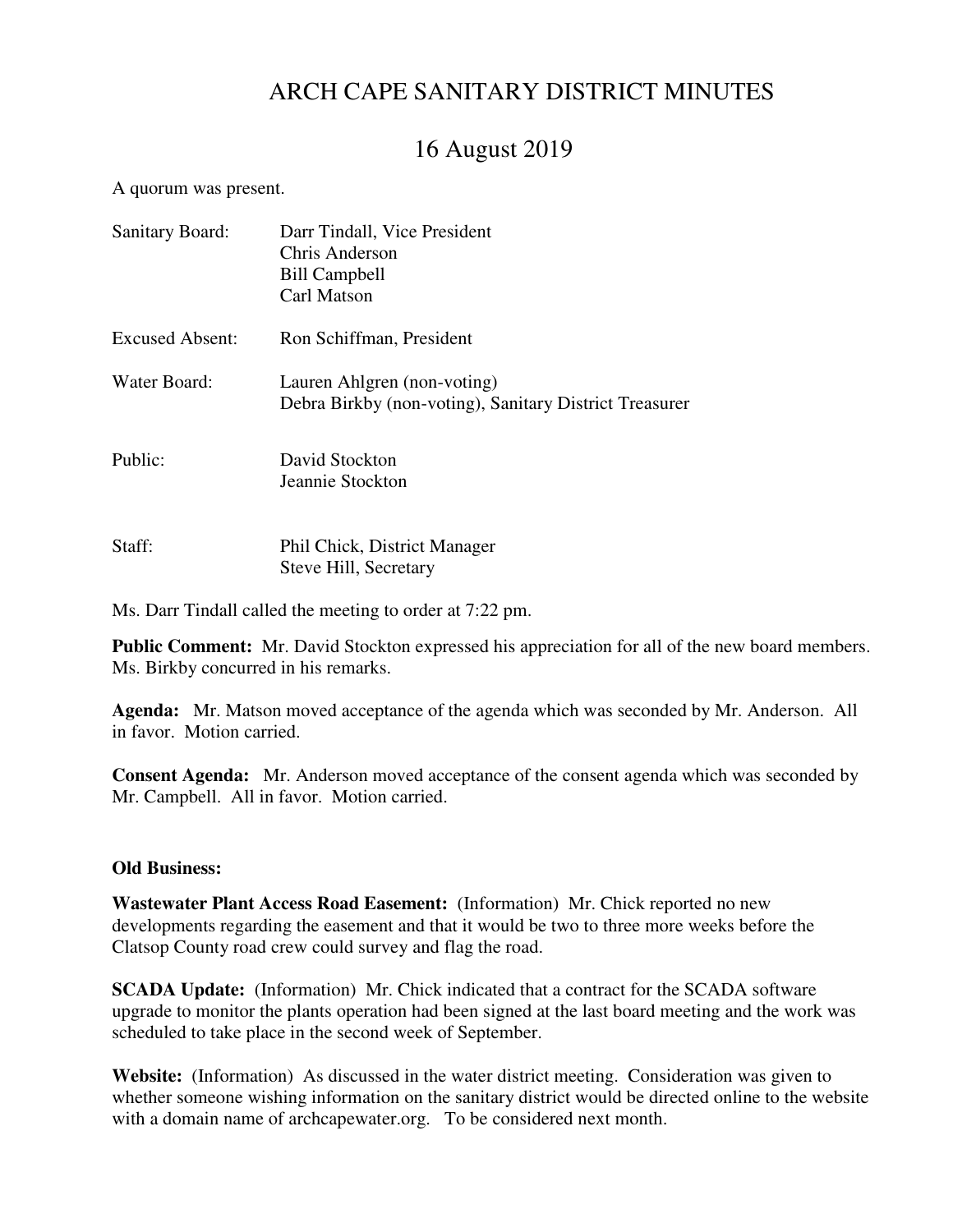**Membrane Replacement:** (Information) Mr. Chick said that a contract had been signed with Kubota and prepayment of \$289K made for the replacement membranes. Hoped for installation appeared at present to be delayed to October 31<sup>st</sup> and Mr. Chick questioned whether the water flows would be sufficiently low to facilitate their installation. If that's the case, a possible installation in the spring of next year may be necessary.

## **New Business:**

**Bank Signature Cards:** (Information/Action) In accordance with existing policy, the District President Mr. Schiffman, District Vice President Ms. Tindall and Treasurer Ms. Birkby along with Mr. Chick as District Manager would be authorized to sign checks on the districts Columbia Bank checking account. Ms. Birkby further indicated that in the event of her planned absence from Arch Cape, she would leave some pre-signed checks for the districts use.

**Resolution 19-06 SD Supplemental FY2019-20 Budget Adoption and Imposing Tax:** (Action) Mr. Hill explained that following a contact from the Oregon Department of Revenue that a separate fund for servicing the district's general obligation bonds should be created out of the general fund. Ms. Tindall proceeded to open a public hearing concerning this supplemental budget proposal and fund creation.

> **A public hearing was opened at 7:34pm for consideration of the supplemental FY2019-20 Budget and creation of a GO Bond Debt Fund. Hearing no discussion or questions by the public the hearing was closed at 7:37pm**

Mr. Campbell moved adoption of RES 19-06 SD Supplemental FY2019-20 Budget Adoption and Imposing Tax which was seconded by Mr. Anderson. All in favor. Motion carried.

## **Reports:**

**Accounts Receivable:** Mr. Hill reported that receivables were in good condition and that a troubled account reported upon last month had been resolved.

**District Manager's Report:** (attached) Mr. Chick said that he would be out of the office next week and that he would follow up with an e-mail to the board. He indicated that Mr. Gardner would be gone from September  $1<sup>st</sup>$  through September  $10<sup>th</sup>$ . He thanked plant operator Matt Gardner and parttime helper, Don Vogl, for their good effort with various projects at the wastewater plant most recently.

**Treasurer's Report:** July was reported to be balanced. Funds held in the Columbia Bank checking account were \$88,124 and in the LGIP (Local Government Investment Pool) \$412,672.

**Board Comments:**. Mr. Anderson asked if there had been any questions from customers about the recent increase in rates to which he was told there had been none. Mr. Campbell asked about the cost trade offs with the treatment plant versus the earlier design and was invited by Mr. Chick to tour the waste water treatment plant with him and learn more about the plant.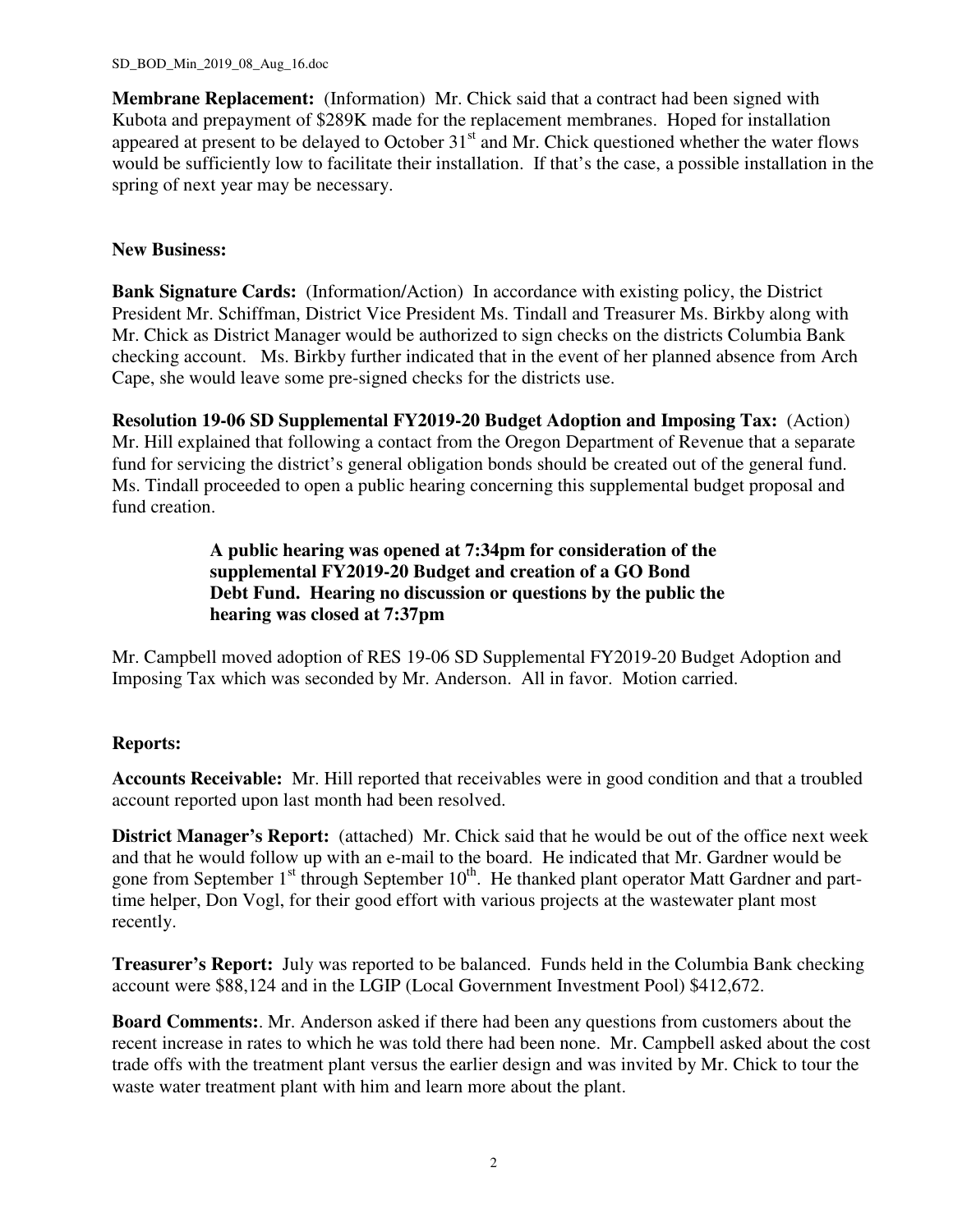SD\_BOD\_Min\_2019\_08\_Aug\_16.doc

September Agenda Items: SCADA, website, membrane and screen replacement, and plant easement access.

Public Comment: Mr. David Stockton advised that the district would have to work with the forest as it currently stands should the purchase go through and that it was not likely that there are many trees that could be sold for the highest return as poles. The market for timber varied from year to year and that any proposed proceeds from scheduled harvesting could be adjusted in timing for those market conditions. Ms. Debra Birkby offered her thanks to the board for stepping up to serve.

The meeting was adjourned by Ms. Darr Tindall at 7:52 pm.

Respectfully submitted,

Attest

Ms. Darr Tindall, Vice President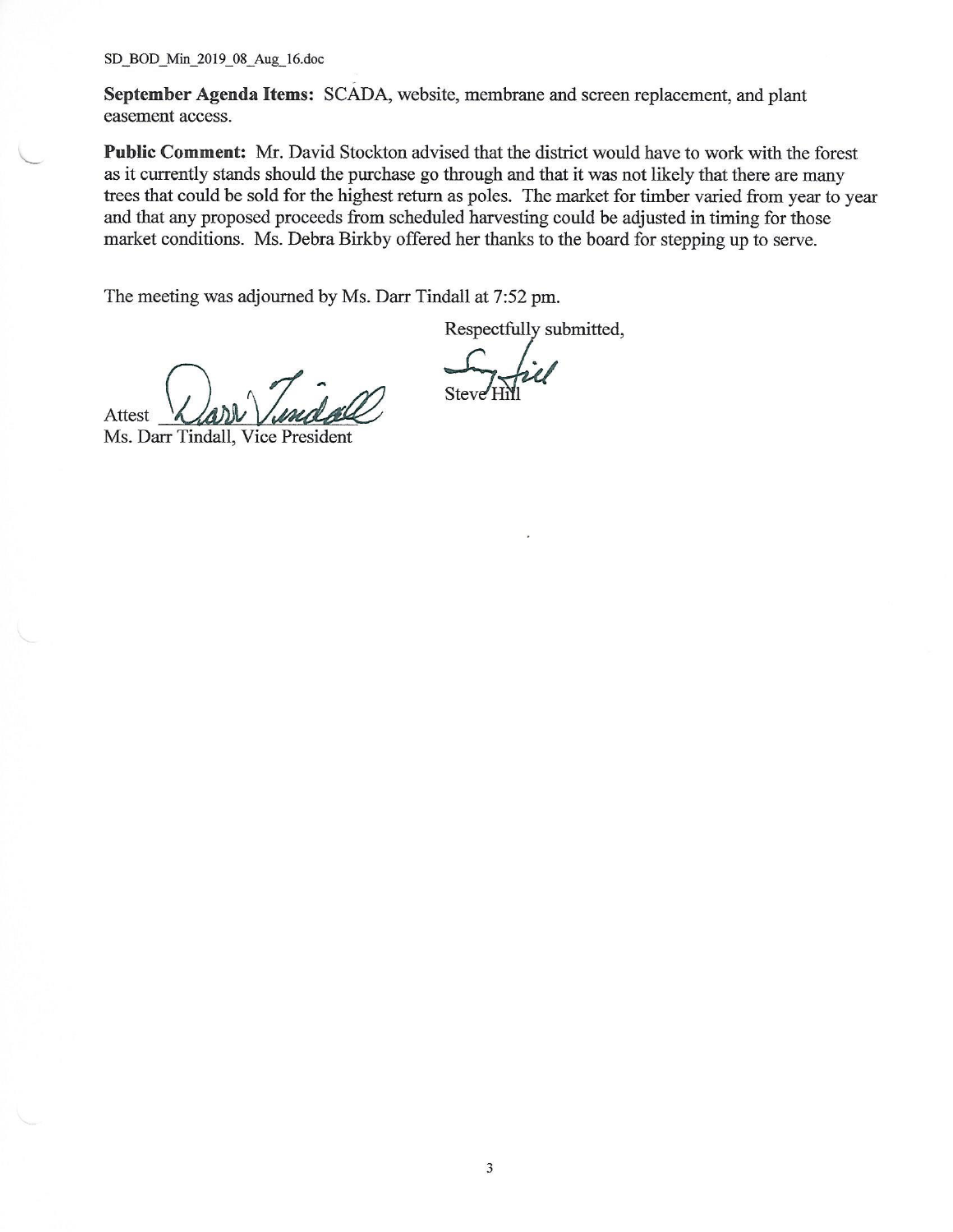## **ARCH CAPE SANITARY DISTRICT**

## **RESOLUTION 19-06 SD**

## A RESOLUTION ESTABLISHING A SUPLEMENTAL BUDGET AND **IMPOSING THE TAX FOR FISCAL YEAR 2019-2020 FOR THE ARCH CAPE** SANITARY DISTRICT.

IT IS HEREBY RESOLVED AND ORDERED that the Arch Cape Sanitary District Budget approved and recommended by the Budget Committee on 17 May 2019, for the fiscal year beginning July 1, 2019 in the total amount of \$1,198,106 and for the purposes shown below are hereby appropriated as follows to include a supplemental budget appropriation for and establishment of a GO Bond Debt Fund:

#### General Fund

|                   | Materials & Services      | 218.515   |
|-------------------|---------------------------|-----------|
|                   | Capital Outlay            | \$        |
|                   | Debt Service              | \$54,453  |
|                   | Transfer to Capital Fund  | \$270,000 |
|                   | Contingencies             | \$40,000  |
|                   | <b>Total General Fund</b> | \$643,026 |
| GO Bond Debt Fund |                           | \$144,600 |
| Capital Fund      |                           |           |
|                   | Capital Outlay            | \$396,000 |
|                   | Contingencies             | \$14,480  |
|                   | <b>Total Capital Fund</b> | \$410,480 |
|                   |                           |           |

 $\overline{a}$ 

**Total Appropriations** 

\$1,198,106

### **Imposing the Tax**

BE IT RESOLVED that the Board of Directors of the Arch Cape Sanitary District hereby impose the taxes provided for in the adopted budget in the amount of \$142,000 for bonds; and that these taxes are hereby imposed and categorized for tax year 2019-20 upon the assessed value of all taxable properties within the District.

### **Categorizing the Tax**

#### **General Government Limitation**

#### **Excluded from Limitation**

General Government

Debt Service

#### \$142,000

The above resolution statements were approved and declared adopted on this  $16<sup>th</sup>$ day of August 2019.

Attest

Steve Hill, Secretary

For Ron Schiffman, President